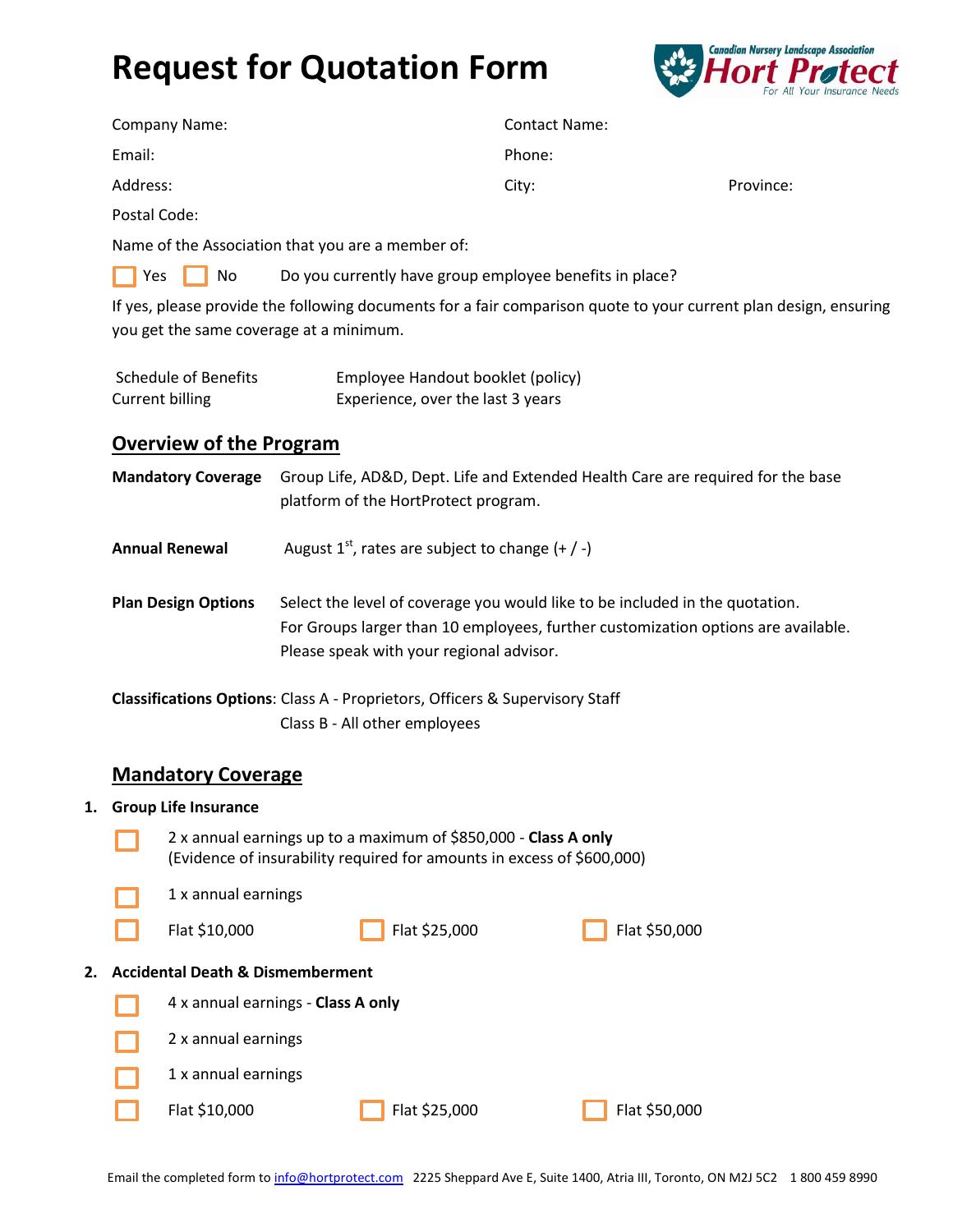# **Request for Quotation Form**



|    | 3. Dependent Group Life                                                                                                                                                                                                                                                                |  |  |  |  |  |
|----|----------------------------------------------------------------------------------------------------------------------------------------------------------------------------------------------------------------------------------------------------------------------------------------|--|--|--|--|--|
|    | Spousal benefit:<br>\$10,000<br>\$5,000                                                                                                                                                                                                                                                |  |  |  |  |  |
|    | Children benefit:<br>\$5,000<br>\$2,500                                                                                                                                                                                                                                                |  |  |  |  |  |
| 4. | <b>Extended Health Care</b>                                                                                                                                                                                                                                                            |  |  |  |  |  |
|    | Yearly Deductible: \$25 single coverage /\$50 family coverage (does not apply to prescription drugs)<br>Out of country coverage<br>Co-insurance: 100% for major medical<br>Hospital: Semi-private room<br>Paramedical Coverage: \$500 per insured, per practitioner, per calendar year |  |  |  |  |  |
|    | <b>Prescription Generic Drug Plan Co-Insurance</b>                                                                                                                                                                                                                                     |  |  |  |  |  |
|    | 90% coverage<br>100% coverage<br>80% coverage                                                                                                                                                                                                                                          |  |  |  |  |  |
|    | <b>Optional Coverage</b>                                                                                                                                                                                                                                                               |  |  |  |  |  |
| 1. | Basic Dental Care, yearly deductible: \$25 per employee and all covered dependents                                                                                                                                                                                                     |  |  |  |  |  |
|    | 90% coverage<br>100% coverage<br>80% coverage                                                                                                                                                                                                                                          |  |  |  |  |  |
|    | 50% coverage - Major dental services (available in select provinces)                                                                                                                                                                                                                   |  |  |  |  |  |
|    | 50% coverage - Orthodontics services (available in select provinces)                                                                                                                                                                                                                   |  |  |  |  |  |
| 2. | Vision Care, Pays 100% of lenses, frames or laser eye surgery to a maximum of:                                                                                                                                                                                                         |  |  |  |  |  |
|    | \$200, every 24 months (every 12 months dependents under 18)                                                                                                                                                                                                                           |  |  |  |  |  |
|    | \$100, every 24 months (every 12 months dependents under 18)                                                                                                                                                                                                                           |  |  |  |  |  |
| 3. | <b>Short Term Disability</b><br>Coverage 66 2/3% of weekly earnings, after zero days for accidental disability or after seven days of sickness.<br>Benefit period: 17 weeks. Maximum: \$750.00 per week.                                                                               |  |  |  |  |  |
| 4. | Long Term Disability (Employee Paid Benefits, benefit period: to age 65)<br>Own Occupation Definition for: Proprietors, Officers & Supervisory Staff: 3 years<br>All other employees: 2 years<br>Monthly Benefit: 70% of earnings to a maximum of \$13,000<br>10,000 NEL               |  |  |  |  |  |
|    | <b>Elimination Period</b><br>119 days<br>90 days                                                                                                                                                                                                                                       |  |  |  |  |  |

#### **5. Employee Assistance Program**

Provides professional assistance for a wide variety of personal, family and work-related issues